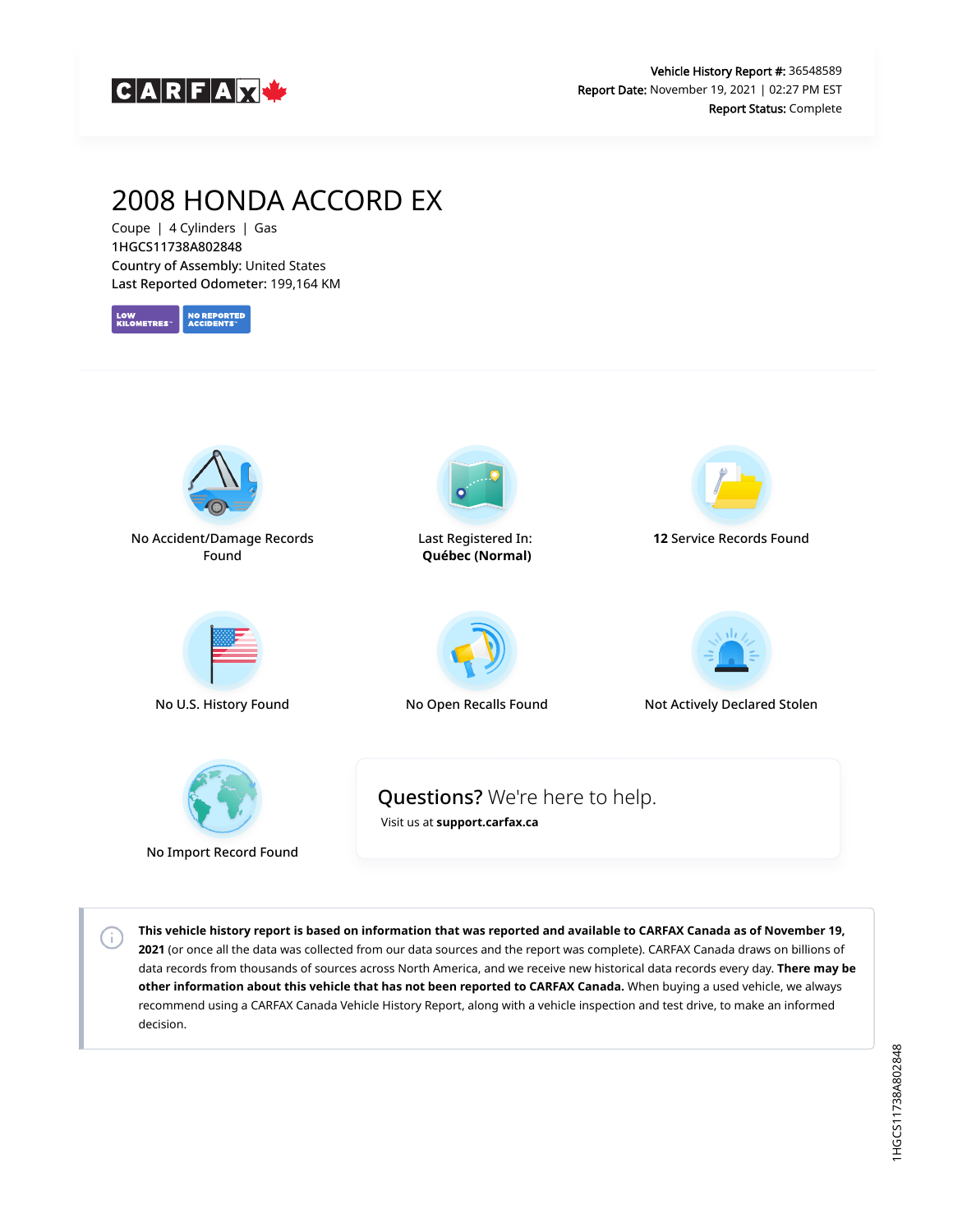## **Vehicle History Report**



# $\bigotimes$  Accident/Damage

There are no accidents/damage reported on this vehicle.

#### Registration

This vehicle has been registered in the province of **Québec** in **Canada** with **Normal** branding.

**We checked for:** Inspection Required, Normal, Non-repairable, Rebuilt, Salvage and Stolen.

### Service Records

| <b>DATE</b> | <b>ODOMETER</b> | <b>SOURCE</b>                                        | <b>DETAILS</b>                                                                                                  |
|-------------|-----------------|------------------------------------------------------|-----------------------------------------------------------------------------------------------------------------|
| 2012 Jun 13 | 56,595 KM       | Service Facility<br>Val D' Or, Québec, Canada        | <b>Vehicle serviced</b>                                                                                         |
| 2012 Nov 7  | 58,957 KM       | Service Facility<br>Val D' Or, Québec, Canada        | Vehicle serviced                                                                                                |
| 2013 Jan 4  | 59,351 KM       | Service Facility<br>Val D' Or, Québec, Canada        | <b>Vehicle serviced</b>                                                                                         |
| 2013 May 31 | 60,170 KM       | Service Facility<br>Val D' Or, Québec, Canada        | <b>Vehicle serviced</b>                                                                                         |
| 2013 Nov 13 | 61,426 KM       | <b>Service Facility</b><br>Val D' Or, Québec, Canada | <b>Vehicle serviced</b>                                                                                         |
| 2014 Feb 28 | 63,280 KM       | <b>Service Facility</b><br>Val D' Or, Québec, Canada | <b>Vehicle serviced</b>                                                                                         |
| 2014 Nov 20 | 66,322 KM       | Service Facility<br>Val D' Or, Québec, Canada        | Vehicle serviced                                                                                                |
| 2015 Apr 15 | 72,350 KM       | Service Facility<br>Val D' Or, Québec, Canada        | <b>Vehicle serviced</b>                                                                                         |
| 2016 Mar 31 | 83,659 KM       | Honda de Val d'Or<br>Val-Dor, Québec, Canada         | Vehicle serviced<br>Maintenance inspection completed<br>Battery replaced<br>Oil and filter changed<br>$\bullet$ |
| 2016 Oct 21 | 93,009 KM       | Automobiles Carella Inc<br>Amos, Québec, Canada      | <b>Vehicle serviced</b>                                                                                         |
| 2018 Aug 24 | 116,468 KM      | Automobiles Carella Inc<br>Amos, Québec, Canada      | <b>Vehicle serviced</b>                                                                                         |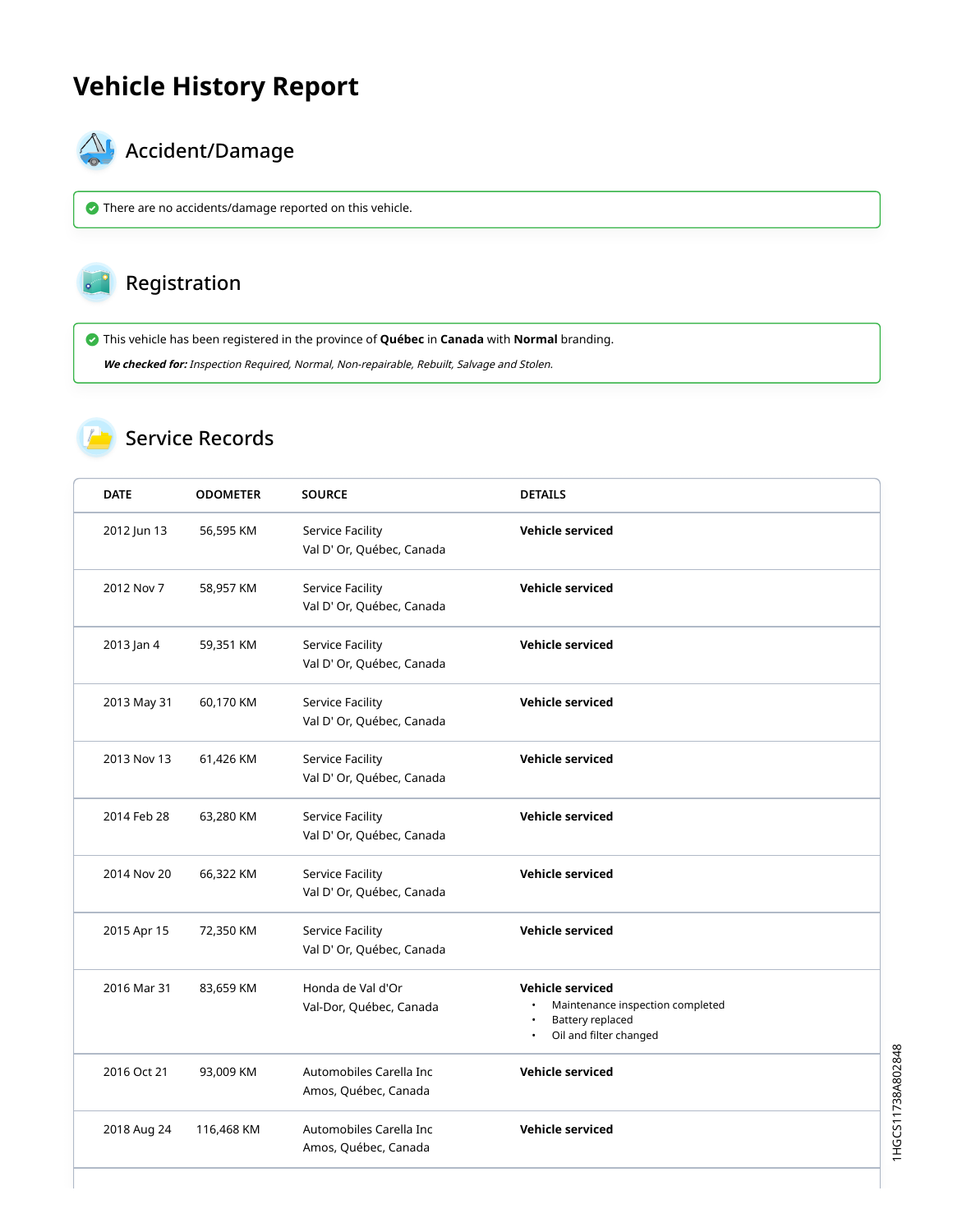| <b>DATE</b> | <b>ODOMETER</b> | <b>SOURCE</b>                                   | <b>DETAILS</b>   |
|-------------|-----------------|-------------------------------------------------|------------------|
| 2018 Sep 5  |                 | Automobiles Carella Inc<br>Amos, Québec, Canada | Vehicle serviced |

<span id="page-2-0"></span>

 $\bullet$  No safety recall information available as of the date/time that this report was generated. For additional safety recall information and nonsafety related recall campaigns, please contact HONDA or visit **[Honda's website.](http://www.honda.ca/recalls)**

#### <span id="page-2-1"></span>Stolen Vehicle Check

This vehicle is not actively declared stolen.

## Detailed History

| <b>DATE</b> | <b>ODOMETER</b> | <b>SOURCE</b>                                        | <b>RECORD TYPE</b> | <b>DETAILS</b>                 |
|-------------|-----------------|------------------------------------------------------|--------------------|--------------------------------|
| 2008 May 28 |                 | Motor Vehicle Dept.<br>Québec, Canada                | Canadian Renewal   | First Owner Reported           |
| 2008 May 28 |                 | Motor Vehicle Dept.<br>Québec, Canada                | Canadian Renewal   | Registration Issued or Renewed |
| 2008 May 28 |                 | Motor Vehicle Dept.<br>Québec, Canada                | Previous use       | Personal lease                 |
| 2009 Aug 7  |                 | Motor Vehicle Dept.<br>Québec, Canada                | Canadian Renewal   | New Owner Reported             |
| 2009 Aug 7  |                 | Motor Vehicle Dept.<br>Québec, Canada                | Previous use       | Personal                       |
| 2012 Jun 13 | 56,595 KM       | <b>Service Facility</b><br>Val D' Or, Québec, Canada | Service Record     | Vehicle serviced               |
| 2012 Nov 7  | 58,957 KM       | Service Facility<br>Val D' Or, Québec, Canada        | Service Record     | Vehicle serviced               |
| 2013 Jan 4  | 59,351 KM       | Service Facility<br>Val D' Or, Québec, Canada        | Service Record     | Vehicle serviced               |
| 2013 May 31 | 60,170 KM       | Service Facility<br>Val D' Or, Québec, Canada        | Service Record     | Vehicle serviced               |
| 2013 Nov 13 | 61,426 KM       | Service Facility<br>Val D' Or, Québec, Canada        | Service Record     | Vehicle serviced               |
| 2014 Jan 14 |                 | Motor Vehicle Dept.<br>Québec, Canada                | Canadian Renewal   | Registration Issued or Renewed |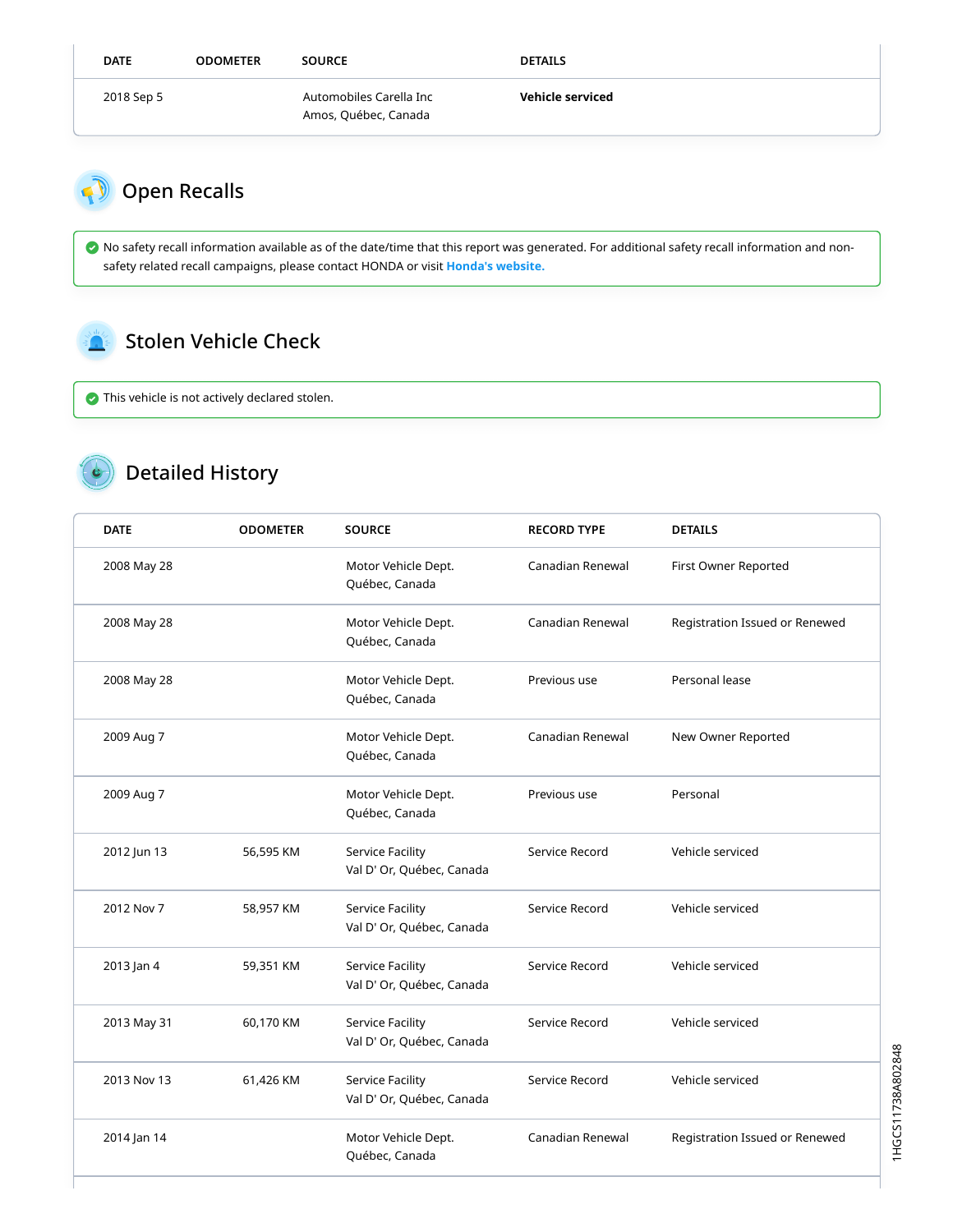| <b>DATE</b> | <b>ODOMETER</b> | <b>SOURCE</b>                                     | <b>RECORD TYPE</b> | <b>DETAILS</b>                 |
|-------------|-----------------|---------------------------------------------------|--------------------|--------------------------------|
| 2014 Feb 28 | 63,280 KM       | Service Facility<br>Val D' Or, Québec, Canada     | Service Record     | Vehicle serviced               |
| 2014 Nov 20 | 66,322 KM       | Service Facility<br>Val D' Or, Québec, Canada     | Service Record     | Vehicle serviced               |
| 2015 Jan 14 |                 | Motor Vehicle Dept.<br>Québec, Canada             | Canadian Renewal   | Registration Issued or Renewed |
| 2015 Apr 15 | 72,350 KM       | Service Facility<br>Val D' Or, Québec, Canada     | Service Record     | Vehicle serviced               |
| 2016 Feb 17 |                 | Motor Vehicle Dept.<br>Québec, Canada             | Canadian Renewal   | Registration Issued or Renewed |
| 2016 Mar 31 | 83,659 KM       | Honda de Val d'Or<br>Val-Dor, Québec, Canada      | Service Record     | Vehicle serviced               |
| 2016 Jul 19 |                 | Motor Vehicle Dept.<br>Québec, Canada             | Canadian Renewal   | New Owner Reported             |
| 2016 Jul 19 |                 | Motor Vehicle Dept.<br>Québec, Canada             | Canadian Renewal   | Registration Issued or Renewed |
| 2016 Oct 21 | 93,009 KM       | Automobiles Carella Inc<br>Amos, Québec, Canada   | Service Record     | Vehicle serviced               |
| 2017 Sep 20 |                 | Motor Vehicle Dept.<br>Québec, Canada             | Canadian Renewal   | Registration Issued or Renewed |
| 2018 Apr 27 |                 | Motor Vehicle Dept.<br>Québec, Canada             | Canadian Renewal   | New Owner Reported             |
| 2018 Apr 27 |                 | Motor Vehicle Dept.<br>Québec, Canada             | Canadian Renewal   | Registration Issued or Renewed |
| 2018 Aug 24 | 116,468 KM      | Automobiles Carella Inc<br>Amos, Québec, Canada   | Service Record     | Vehicle serviced               |
| 2018 Sep 5  |                 | Automobiles Carella Inc<br>Amos, Québec, Canada   | Service Record     | Vehicle serviced               |
| 2018 Dec 5  |                 | Motor Vehicle Dept.<br>Québec, Canada             | Canadian Renewal   | Registration Issued or Renewed |
| 2019 Oct 30 |                 | Motor Vehicle Dept.<br>Québec, Canada             | Canadian Renewal   | Registration Issued or Renewed |
| 2020 Oct 7  |                 | Motor Vehicle Dept.<br>Québec, Canada             | Canadian Renewal   | Registration Issued or Renewed |
| 2021 Nov 10 |                 | Motor Vehicle Dept.<br>Québec, Canada             | Canadian Renewal   | Registration Issued or Renewed |
| 2021 Nov 11 | 199,164 KM      | <b>Independent Source</b><br>Amos, Québec, Canada | Odometer reading   |                                |